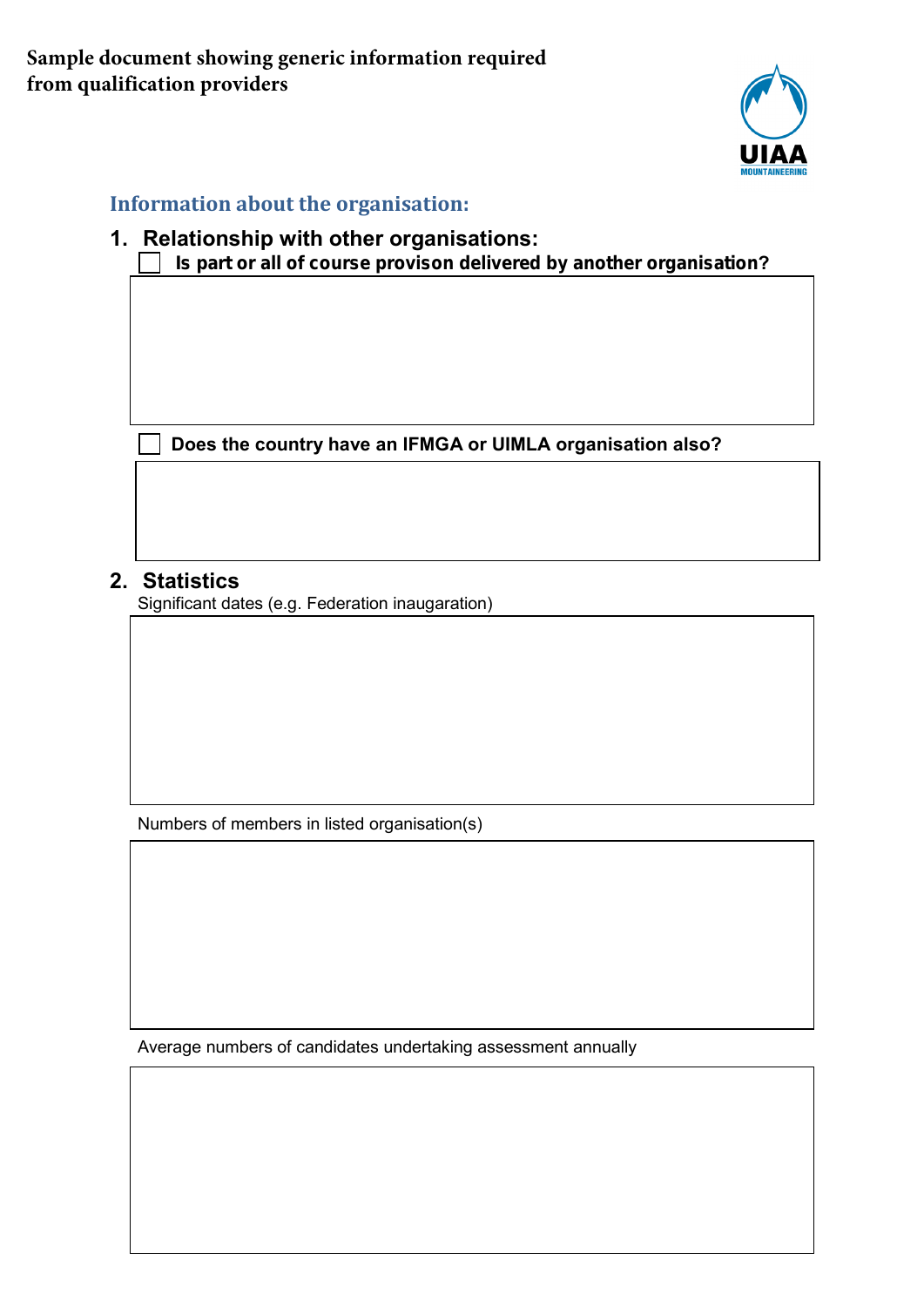

# **Section A: Documentation**

| Governance (Generic information for multiple schemes is acceptable):                              |  |
|---------------------------------------------------------------------------------------------------|--|
| Details of the federation (and the organisation managing training, if delegated to a third party) |  |
| Rules and regulations                                                                             |  |
| Decision-making responsibility for qualification (Programme management/development)               |  |
| Procedure for dealing with complaints and appeals                                                 |  |
| Scheme review system                                                                              |  |
| <b>Quality Assurance system (Scheme-specific):</b>                                                |  |
| Description of the qualification                                                                  |  |
| Definition of the qualification holder's role                                                     |  |
| Definition of the limits of the qualification (remit/scope)                                       |  |
| Candidates' pre-training requirements                                                             |  |
| Syllabus and handbook                                                                             |  |
| Teaching material (normally in "home" language unless clarification required by TSP in English)   |  |
| Appointment method for first tranche of trainers: "grand-father clause" or equivalence process    |  |
| (e.g. training through another federation, preferably UIAA accredited)                            |  |
| Delivery of courses:                                                                              |  |
| Franchised to provider organisation<br>Run directly by federation (trainers)                      |  |
| Staffing: <sup>1</sup> job descriptions and selection of:                                         |  |
| trainers                                                                                          |  |
| assessors                                                                                         |  |
| (mentors if applicable)                                                                           |  |
| Ratios (number of candidates per trainer/assessor)                                                |  |
| Terrain requirements for practical components of course(s) (at least 70% of course)               |  |
| Facility requirement for classroom components of course(s) (maximum 30% of course)                |  |
| Length of courses                                                                                 |  |
| Training methods _                                                                                |  |
| Assessment methods                                                                                |  |
| Recording of evaluation results for assessment                                                    |  |
| Revalidation process and/or CPD provision and requirements                                        |  |
| For leaders/instructors                                                                           |  |
| For trainers/assessors (e.g. updating on scheme modifications, new information etc)               |  |
| Other administration (Generic information for multiple schemes is acceptable)                     |  |
| Database - recording of information about:                                                        |  |
| Candidates                                                                                        |  |
| Trainers (including trainer training)                                                             |  |
| Assessors (including assessor training)                                                           |  |
| Courses                                                                                           |  |
| Moderation                                                                                        |  |
| Insurance:                                                                                        |  |
| Requirements/information on 3rd party liability for administrators, trainers, personnel           |  |
| Requirements/Information members' accident insurance                                              |  |
|                                                                                                   |  |

<u> 1990 - Jan Jawa</u>

<span id="page-1-0"></span><sup>1</sup> Normally this is included in a Provider and/or Trainer manual